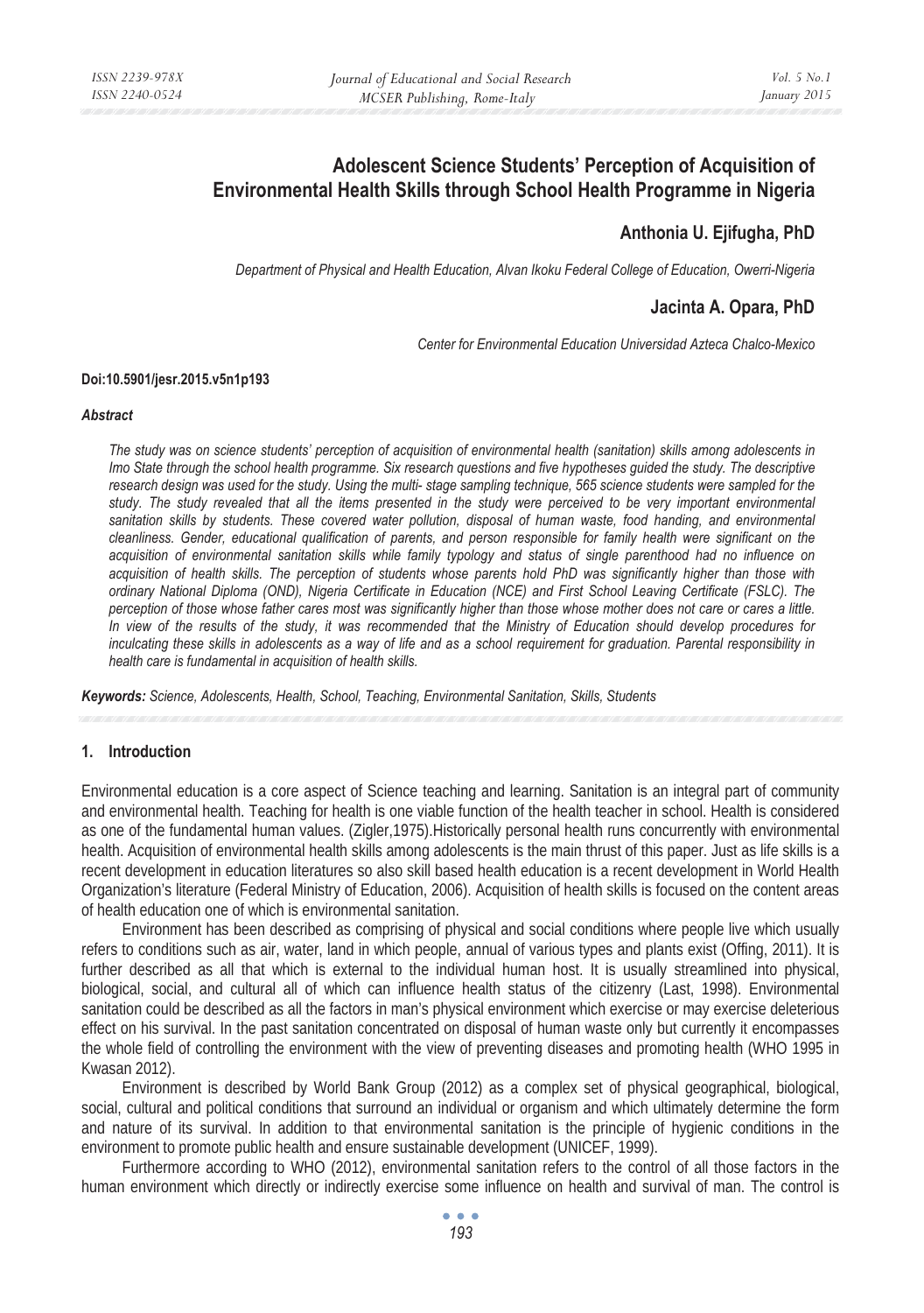achieved through conscious prevention of infectious diseases seeing to the proper efficient and sanitary disposal of waste, (both dry and wet) water pollution control, food hygiene and food quality control. In addition to that environmental sanitation policy (2010) stated the components of environmental sanitation as embracing solid waste disposal, adequate potable water supply, school sanitation, personal hygiene and pest and vector control.

In collaboration with the above, Conjecture Corporation (2003) defined environment sanitation skills as the strategies that equip an individual with adequate information on how to keep his surroundings free from harmful substances thereby improving the quality of the environment, and reducing the amount of diseases. Skill is often a word interchanged used with concept such as competence, intervention and techniques (O'Hagen, 1996). corroborating with Nkwocha & Olusolu (1994) maintained that sanitation includes maintenance of clean environment, adopting good food and milk hygiene, collection and disposal of refuse and waste supply of safe water, provision of decent housing and convenient sanitation, prevention of pollution of all kinds, and maintenance of proper personal hygiene.

Olusolu (1994) maintained that sanitation includes: maintenance of clean environment adopting good food and milk hygiene; collection and disposal of refuse and waste. supply of hygienic safe water; provision of decent housing and convenient sanitation; prevention of pollution of all kinds; and maintenance of proper personal hygiene..

Wellford (1958) in Trevithick (2011) conceptualized skills as having three main characterizes: Skills involve an organized and coordinated activity in relation to an object or situation in ways of performance 'Skills are gradually learnt through repeated experiences;

Skills involve actions that are ordered and coordinated in a temporal sequence or in a chronological order.Trevithick (2011) further outlined three levels of skills: Basic skills – foundational skills; Intermediate skills – skills for dealing with difficult situations,

Advanced skill – superior skills for working with problems that are multifaceted and intractable. ;Additionally, Trevithick further classified skills as generalist skills and specialist skills This work on environmental health skills concentrates on basic environmental sanitation skills which automatically fall into generalist skills.

School Health programme is a service of harmonized projects or organized activities in the school environment for the promotion of the health and development of the school community. The school health programme is one of the strategies for the achievement of health for all (HFA) declaration, education and health related Millennium Development Grabs (MDG) and the National Economic Empowerment and Development Strategy (NEED) Federal Ministry of Education (2006).The above literature introduced the concept of skill based health education which has motivated the researcher to survey the health skills in the content area of environmental sanitation.

Contemporary school health programme should focus on unifying the compartmentalized components of the school health programme viz: skill based health education, school health services, school feeding services, and healthful school living and school and community relations. This study surveys the acquisition of health skill through the school health programme with emphasis on the skills to be acquired by the students and possible factors that may influence the acquisition of those environmental health skills.

## **2. Statement of the Problem**

The presence of environmental nuisance in the form of indiscriminate dropping of refuse all over the country is a source of concern. This unbecoming behavior fills the drainage system with refuse which facilitates the breeding of mosquitoes and the associated disease. To address this problem, the Nigerian government lunched monthly clean-up campaign which has not actually ameliorated the problem but creates huge financial waste for the government, through diseases and unsightly environment. Yassi Kjellstron, De Kok and Guidotle (2001) in Iloh and Mbama (2012) reported that the impact of environmental degradation stirs up a wide range of health problems. They buttressed that millions of people are exposed to unnecessary biological and chemical hazards in their living and working environment due to poor attitude towards environmental sanitation.

UNICEF (1999) declared that sanitation and spread of communicable diseases are synonymous. A number of gastro intestinal health problem results from unsatisfactory conditions of the environment. According to UNICEF, one gram of human feaces habours about 10,000,000 virus; 1,000,000 bacteria; 1,000 parasite cyst; and 1,000 parasite eggs. Since environmental sanitation skills are health skills their acquisition will ameliorate any health problem that could be generated through poor sanitation.

Consequently the curiosity of this study is to identify the environmental sanitation skills that would be acquired by secondary school students in Imo State. The study will further identify the environmental sanitation skills and will further determine whether gender, family typology, status of single parenthood, educational qualification of parents and family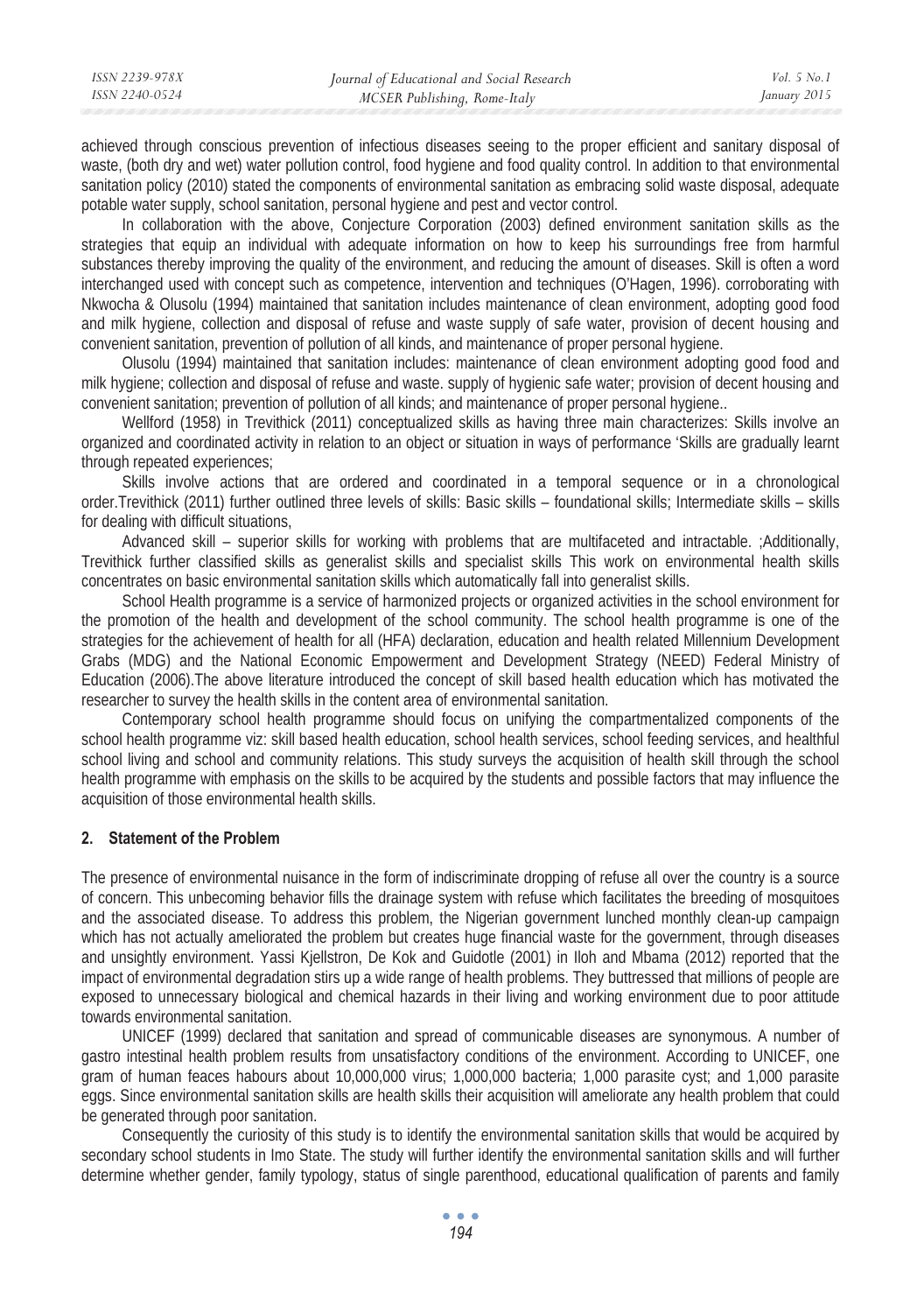health care provider have influence on acquisition of environmental sanitation skills.

#### **3. Method**

The descriptive research design was used for the study both descriptive and analytical survey. Gray (1976) maintained that survey describes phenomena as they exist in their natural setting. Ogueri and Oparah (2007) used survey for their work on solid waste generation and management practices as correlates of health status of people in Imo State. The population of the study consisted of all secondary school students in Imo State. Using the multi stage sampling technique, 565 science students (ie those offering science stream) constituted the sample size for the study. A structured questionnaire consisting of 12 items was the instrument for data collection. Face validity using three jurors from health education, was used in validating the instrument. The reliability coefficient was 0.76. The data was analyzed using descriptive and analytical statistics.

## **4. Result of the Study**

**Table 1:** Health Skills in Environmental Sanitation

|               | <b>Environmental Sanitation Skills</b>                        | ž.   | SD   | <b>Decision</b> |
|---------------|---------------------------------------------------------------|------|------|-----------------|
| 1.            | Sweep our homes and schools regularly                         | 2.92 | 0.28 | very important  |
| $\mathcal{L}$ | Perform simple methods of purification of water               |      |      |                 |
|               | before use/drinking                                           | 2.80 | 0.42 | very important  |
| 3.            | Safeguard or preserve community water sources                 |      |      |                 |
|               | from contamination and pollution                              | 2.67 | 0.56 | very important  |
| 4.            | Proper collection, storage and disposal of refuse from        |      |      |                 |
|               | homes and schools                                             | 2.78 | 0.48 | very important  |
| 5.            | Empty drains (gutter).                                        | 2.70 | 0.54 | very important  |
| 6.            | Avoid disposing of refuse in gutters.                         | 2.74 | 0.52 | very important  |
| 7.            | Cutting of grass around our homes, offices, churches or       |      |      |                 |
|               | keep bushes low.                                              | 2.79 | 0.47 | very important  |
| 8.            | Plant flowers/trees to beautify our surroundings.             | 2.51 | 0.58 | very important  |
| 9             | Wash cooking and eating utensils regularly e.g. pots, plates. | 2.84 | 0.40 | very important  |
|               | 10. Adequately store and preserve cooked and uncooked foods   | 2.55 | 0.64 | very important  |
|               | 11. Wash toilets and bathroom regularly                       | 2.60 | 0.58 | very important  |
|               | 12. Use of pesticides and insecticide in our surrounding      | 2.60 | 0.58 | very important  |
|               | Grand $\bar{x}$ & SD                                          | 2.72 | 0.27 | very important  |

Table 1 shows a grand mean score of 2.72 (within SD of 0.27) which falls with 2.50 – 3.00. This implies that student's perception of the skills for health to be acquired in environmental health is very important. The table further shows that all the 12 skills in environmental sanitation had mean scores ranging from 2.51-2.92 which fall between 2.50 – 3.00. This implies that students perceived all the environmental sanitation skills as very important for the acquisition of skills for health. The table also shows that the standard deviation values which range from 0.28 to 0.57 are not close together, implying student's responses were far apart. Table 1 show that skill\_1, with a mean score of 2.91, has the highest mean score in terms of students' perception of the health skill to be acquired in Environmental Sanitation. This is followed by skill\_9, with a mean score of 2.84, while skill\_8, with a mean score of 2.51 has the lowest mean score in terms of students' perception of the health skill to be acquired in Environmental Sanitation. Students' perception of each of the twelve (12) health skills to be acquired in Environmental Sanitation, considered in the study, can be said to be above average, since the associated mean scores are all greater than the expected value of 2.50.

## *4.1 Hypothesis 1*

Gender does not have any significant effect on students' perception of health skills to be acquired in Environmental Sanitation. Data testing this hypothesis are contained in Table 2.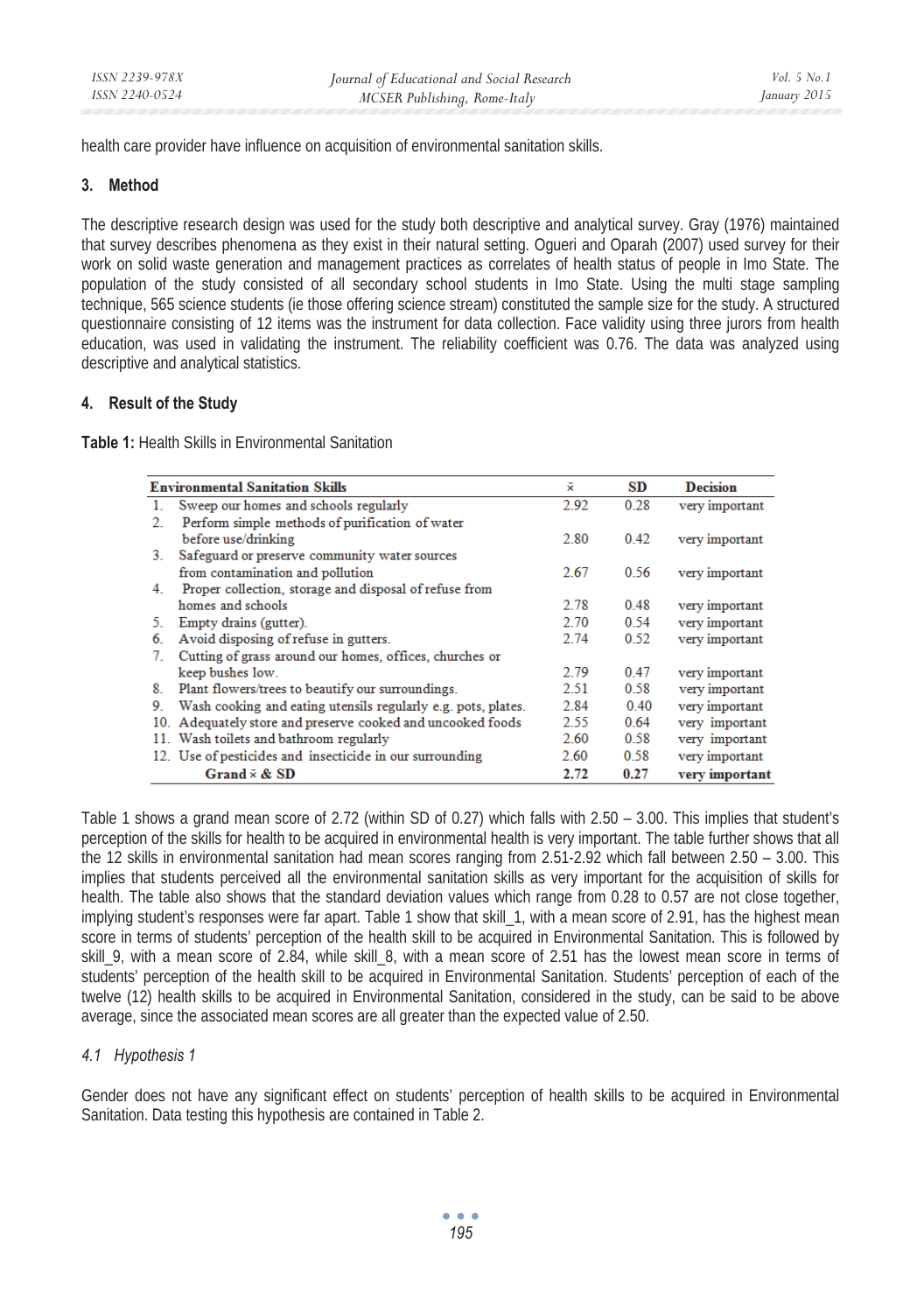**Table 2:** Two Sample t-tests for the Effect of Gender on Students' Perception of Health Skills to be acquired in Environmental Sanitation

Two Sample t-tests for the Means of unit area 1 within gender

| Group            | N   | Mean        |      | Std. Dev. |        | Std. Error          |  |
|------------------|-----|-------------|------|-----------|--------|---------------------|--|
| female           | 285 | 2.76        | 0.26 |           |        | 0.0155              |  |
| male             | 280 | 2.66        | 0.27 |           | 0.0163 |                     |  |
| Hypothesis Test  |     |             |      |           |        |                     |  |
| If Variances Are |     | t statistic |      | Do        |        | Pr > t              |  |
| Equal            |     | 4.374       |      | 563       |        | $\overline{<0.001}$ |  |

Table 2 gives the mean scores for female, perception ( $\bar{x}$  = 2.77) which is slightly higher than that of male ( $\bar{x}$  = 2.67). This implies that female perception of skills for health to be acquired in environmental sanitation falls within 2.50-300. This implies that female and male students perceived the health skills to be acquired in environmental sanitation through the school health programme very important. Furthermore, the table gives the t-calculated value for the mean differences as 4.37 with a significance probability of <0.0001, which is less than 0.05. Thus the test is significant at 5% level of significance. We therefore conclude that gender has a significant effect on students' perception of health skills to be acquired in Environmental Sanitation The perception of the female students is significantly higher than that of their male counterparts, in terms of health skills to be acquired in Environmental Sanitation.

#### *4.2 Hypothesis 2*

Students' family typology does not have any significant effect on students' perception of health skills to be acquired in Environmental Sanitation. Data testing this hypothesis are contained in Table 3

**Table 3:** Two Sample t-tests for the Effect of Family Typology on Students' Perception of Health Skills to be acquired in Environmental Sanitation

| N        | Mean   | Std. Dev.   | Std. Error                 |
|----------|--------|-------------|----------------------------|
| 368      | 2.71   | 0.27        | 0.0144                     |
| 197      | 2.72   | 0.26        | 0.0187                     |
|          |        |             |                            |
|          | Df     |             |                            |
| $-0.381$ | 563    |             |                            |
| $-0.387$ | 417.48 |             |                            |
|          |        | t statistic | Pr > t<br>0.7033<br>0.6992 |

Two Sample t-test for the Means of unit area 1 within family

Table 3 gives the mean scores for students with double parents and single parent family typology, on students' perception of health skills to be acquired in Environmental Sanitation, as ( $\bar{x}$  = 2.71) and ( $\bar{x}$  = 2.72), respectively This implies that students with single and double parent family typology perceived the health skills to be acquired in environmental sanitation very important..

Furthermore, the table gives the t-calculated value for the mean differences as -0.38 with a significance probability of 0.7033, which is greater than 0.05. Thus the test is not significant at 5% level of significance. We, therefore, conclude that students' family typology does not significantly affect students' perception of health skills to be acquired in Environmental Sanitation. The perception of the students with single parent family typology is not the significantly same as those of students with double parent family typology, in terms of health skills to be acquired in Environmental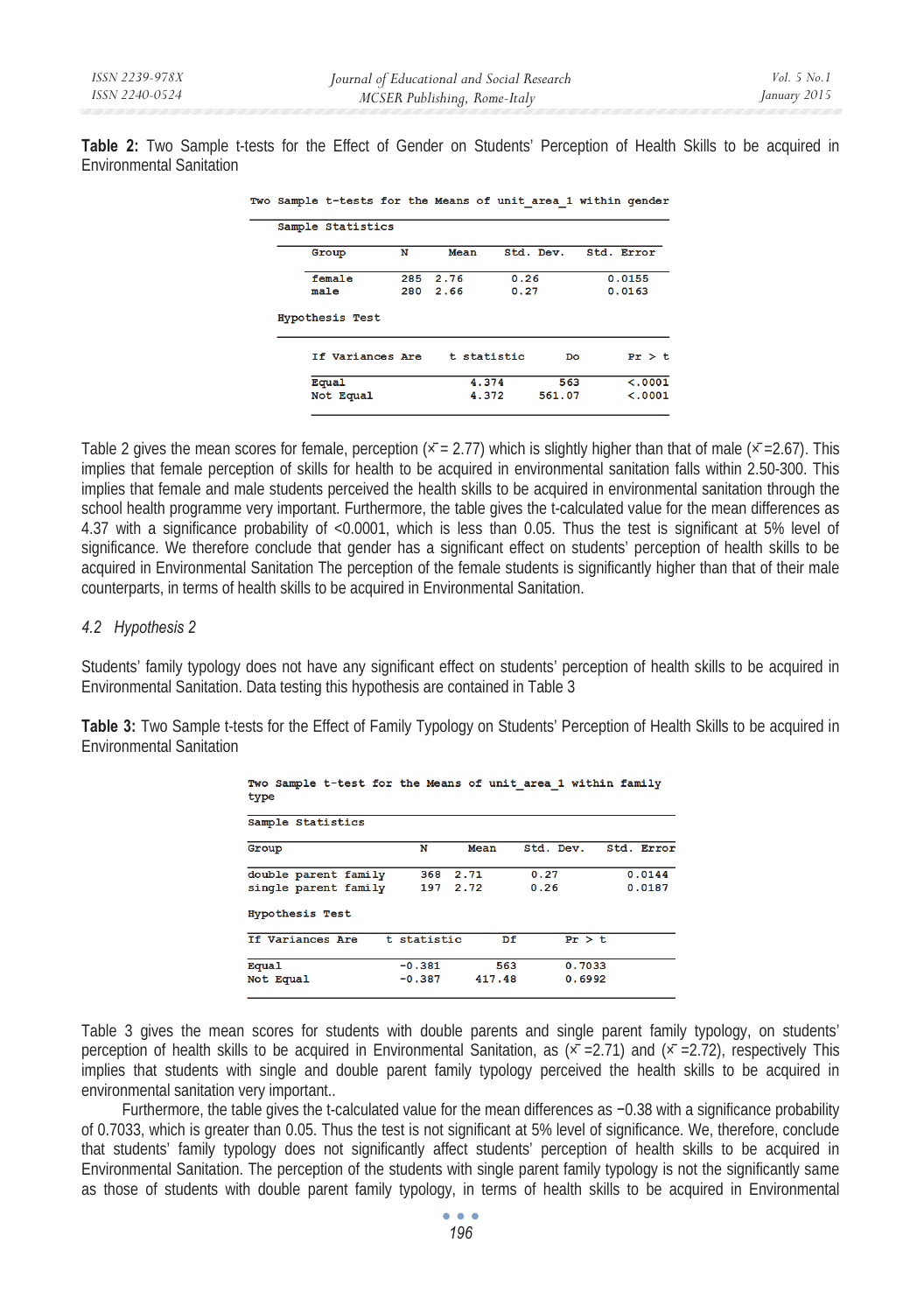Sanitation through school health programme.

#### *4.3 Hypothesis 3*

Students' perception of health skills to be acquired in Environmental Sanitation is not significantly affected by status of single parenthood. Data testing this hypothesis are contained in Table 4

**Table 4:** ANOVA for the Effect of Status of Single Parenthood on Students' Perception of Health Skills to be acquired in Environmental Sanitation

|                                 |                 |                                 | The ANOVA Procedure     |                                                             |         |          |
|---------------------------------|-----------------|---------------------------------|-------------------------|-------------------------------------------------------------|---------|----------|
|                                 |                 |                                 | Class Level Information |                                                             |         |          |
| Class                           | Levels          | Values                          |                         |                                                             |         |          |
| parenthood                      |                 | 4                               |                         | divorced separated unmarried widow/widower                  |         |          |
|                                 |                 | Number of Observations Used     |                         | 197                                                         |         |          |
|                                 |                 |                                 | The ANOVA Procedure     |                                                             |         |          |
|                                 |                 |                                 |                         |                                                             |         |          |
| Dependent Variable: unit area 1 |                 | unit area 1                     |                         |                                                             |         |          |
|                                 |                 |                                 | Sum of                  |                                                             |         |          |
| Source                          |                 | DF                              | Squares                 | Mean Square                                                 | F Value | $Pr$ > F |
| Model                           |                 | 3                               | 0.14162882              | 0.04720961                                                  | 0.68    | 0.5655   |
| Error                           |                 | 193                             | 13.40596001             | 0.06946093                                                  |         |          |
| Corrected Total                 |                 | 196                             | 13.54758883             |                                                             |         |          |
|                                 |                 |                                 |                         |                                                             |         |          |
|                                 |                 |                                 |                         | Duncan's Multiple Range Test for unit area 1                |         |          |
|                                 |                 |                                 |                         |                                                             |         |          |
|                                 | г               |                                 |                         | 0.05                                                        |         |          |
|                                 | Alpha           |                                 |                         | 193                                                         |         |          |
|                                 |                 | Error Degrees of Freedom        |                         | 0.069461                                                    |         |          |
|                                 |                 | Error Mean Square               |                         | Harmonic Mean of Cell Sizes 41.70592                        |         |          |
|                                 |                 | NOTE: Cell sizes are not equal. |                         |                                                             |         |          |
|                                 | ſ               |                                 |                         |                                                             |         |          |
|                                 | Number of Means |                                 | $\overline{2}$          | 3                                                           | 4       |          |
|                                 |                 | Critical Range                  | .1138                   | .1198                                                       | . 1238  |          |
|                                 |                 |                                 |                         |                                                             |         |          |
|                                 |                 |                                 |                         | Means with the same letter are not significantly different. |         |          |
| Duncan Grouping                 |                 | Mean                            | N                       | parenthood                                                  |         |          |
|                                 | A               | 2.75238                         | 70                      | widow/widower                                               |         |          |
|                                 | А               | 2.72179                         | 65                      | separated                                                   |         |          |
|                                 | A               |                                 |                         |                                                             |         |          |
|                                 | A               | 2.70833                         | 36                      | unmarried                                                   |         |          |
|                                 | A               |                                 |                         |                                                             |         |          |
|                                 | A               | 2.66987                         | 26                      | divorced                                                    |         |          |

Table 4 shows that students, whose single parents are widows or widowers ( $\bar{x}$  = 2.75) have the highest perception of health skills to be acquired in Environmental Sanitation. This is followed by students whose single parents are separated ( $\bar{x}$  = 2.72), and students whose single parents are unmarried ( $\bar{x}$  = 2.71). Students, whose single parents are divorced have mean score of  $(\sqrt{2} = 2.67)$  implying that these categories of single parenthood perceived health skills to be acquired in environmental sanitation as very important.

Furthermore, the table gives the F-value for the mean differences as 0.68 with a significance probability of 0.57, which is greater than 0.05. Thus the test is not significant at 5% level of significance. We, therefore, conclude that students' perception of health skills to be acquired in Environmental Sanitation is not significantly affected by status of single parenthood. This is confirmed by Duncan's multiple range test, which assigned the same Duncan's grouping letter, A, to each of the four status of single parenthood, indicating no significant differences among the various status of single parenthood.

## *4.4 Hypothesis 4*

Students' perception of health skills to be acquired in Environmental Sanitation is not significantly influenced by the educational qualification of parents. Data testing this hypothesis are contained in Table 5.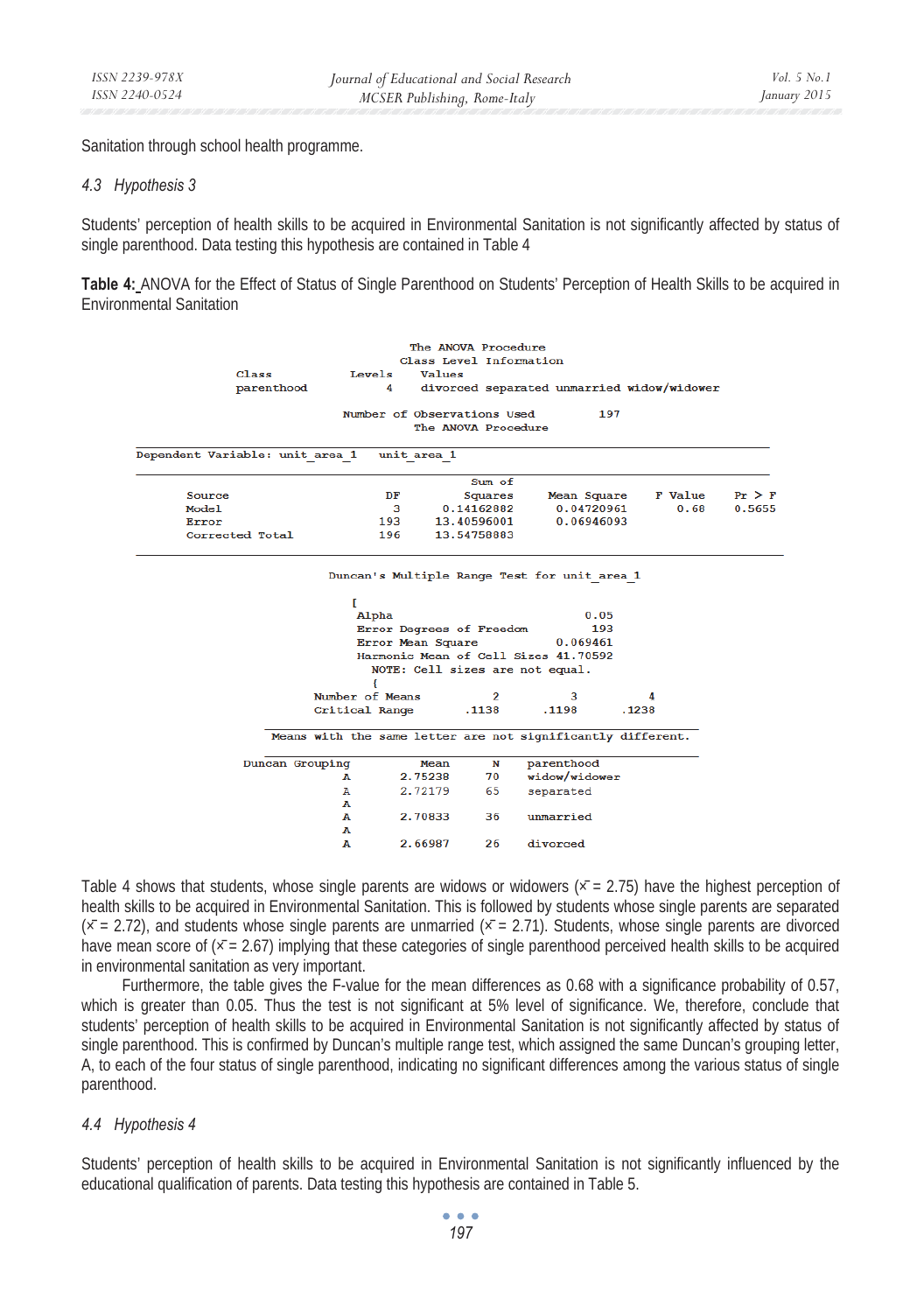$\overline{D}$ 

**Table 5:** ANOVA for the Effect of Educational Background of Parents on Students' Perception of Health Skills to be acquired in Environmental Sanitation.

|                 |                                   |                   | <b>ANOVA Procedure</b>                             |                   |                                                                                                                |            |                |            |
|-----------------|-----------------------------------|-------------------|----------------------------------------------------|-------------------|----------------------------------------------------------------------------------------------------------------|------------|----------------|------------|
|                 |                                   |                   | Class Level Information                            |                   |                                                                                                                |            |                |            |
|                 | Class                             |                   | Levels                                             | Values            |                                                                                                                |            |                |            |
|                 | qualification                     |                   |                                                    |                   | B.Sc FSLC GCE M.Sc OND/NCE Ph.D                                                                                |            |                |            |
|                 |                                   |                   | Number of Observations Used<br>The ANOVA Procedure |                   | 565                                                                                                            |            |                |            |
|                 | pendent Variable: unit area 1     |                   | unit area 1                                        |                   |                                                                                                                |            |                |            |
| Source          |                                   | DF                |                                                    | Sum of<br>Squares | Mean Square                                                                                                    |            | <b>F</b> Value | $Pr$ > F   |
| Mode 1          |                                   | 5                 | 1.01025715                                         |                   | 0.20205143                                                                                                     |            | 2.79           | 0.0168     |
| Error           |                                   | 559               | 40.45193557                                        |                   | 0.07236482                                                                                                     |            |                |            |
| Corrected Total |                                   | 564               | 41.46219272                                        |                   |                                                                                                                |            |                |            |
|                 |                                   | Alpha             | Error Degrees of Freedom<br>Error Mean Square      |                   | Duncan's Multiple Range Test for unit area 1<br>0.05<br>559<br>0.072365<br>Harmonic Mean of Cell Sizes 6.42098 |            |                |            |
|                 |                                   |                   | NOTE: Cell sizes are not equal.                    |                   |                                                                                                                |            |                |            |
|                 | Number of Means<br>Critical Range |                   | $\overline{2}$<br>.2949                            | 3.<br>.3105       | 4<br>.3209                                                                                                     | 5<br>.3286 |                | 6<br>.3346 |
|                 |                                   |                   |                                                    |                   | Means with the same letter are not significantly different.                                                    |            |                |            |
|                 | Duncan Grouping                   |                   | Mean                                               | N                 | qualification                                                                                                  |            |                |            |
|                 |                                   | А<br>А            | 2.8889                                             | 3                 | Ph.D                                                                                                           |            |                |            |
|                 | в<br>в                            | A<br>A            | 2.7308                                             | 200               | B.Sc                                                                                                           |            |                |            |
|                 | в<br>в                            | $\mathbf{A}$<br>A | 2.7283                                             | 119               | <b>GCE</b>                                                                                                     |            |                |            |
|                 | в                                 | A                 | 2.7129                                             | 229               | M. Sc                                                                                                          |            |                |            |
|                 | в<br>в                            |                   | 2.5417 2                                           |                   | <b>CND/NCE</b>                                                                                                 |            |                |            |
|                 | в<br>ъ                            |                   | $2.4592 + 12$                                      |                   | <b>POIP</b>                                                                                                    |            |                |            |

Table 5 shows that students, whose parents hold a Ph.D. degree have the highest mean score of 2.89 This is followed by students whose parents hold B.Sc degree ( $\bar{x}$  = 2.731), GCE ( $\bar{x}$  = 2.728), M.Sc degree ( $\bar{x}$  = 2.71), and students whose parents hold OND/NCE

( $\bar{x}$  = 2.54). Students, whose parents hold FSLC ( $\bar{x}$  = 2.46) have the lowest mean score. These means fall between the range of 2.50-3.00 indicating that students hold parents with these educational qualifications considered the items to be very important.

Furthermore, the Table gives the F-value for the mean differences as 2.79 with a significance probability of 0.0168, which is less than 0.05. Thus the test is significant at 5% level of significance. We therefore conclude that students' perception of health skills to be acquired in Environmental Sanitation is significantly influenced by the educational qualification of parents. The Duncan's multiple range t-test reveals that:

- (a) The perception of students whose parents hold a Ph.D. degree is significantly higher than that of those whose parents hold OND/NCE, in terms of students' perception of health skills to be acquired in Environmental Sanitation since the two groups of students have different Duncan's grouping letters, A and B, respectively.
- (b) The perception of students whose parents hold a Ph.D. degree is significantly higher than that of those whose parents hold FSLC, in terms of students' perception of health skills to be acquired in Environmental Sanitation through, since the two groups of students have different Duncan's grouping letters, A and B, respectively.
- (c) Similarly, significant differences in the perception of other pairs of groups of students with different parental educational qualifications exist if the students' groups have different Duncan's grouping letters. Otherwise, no significant differences exist.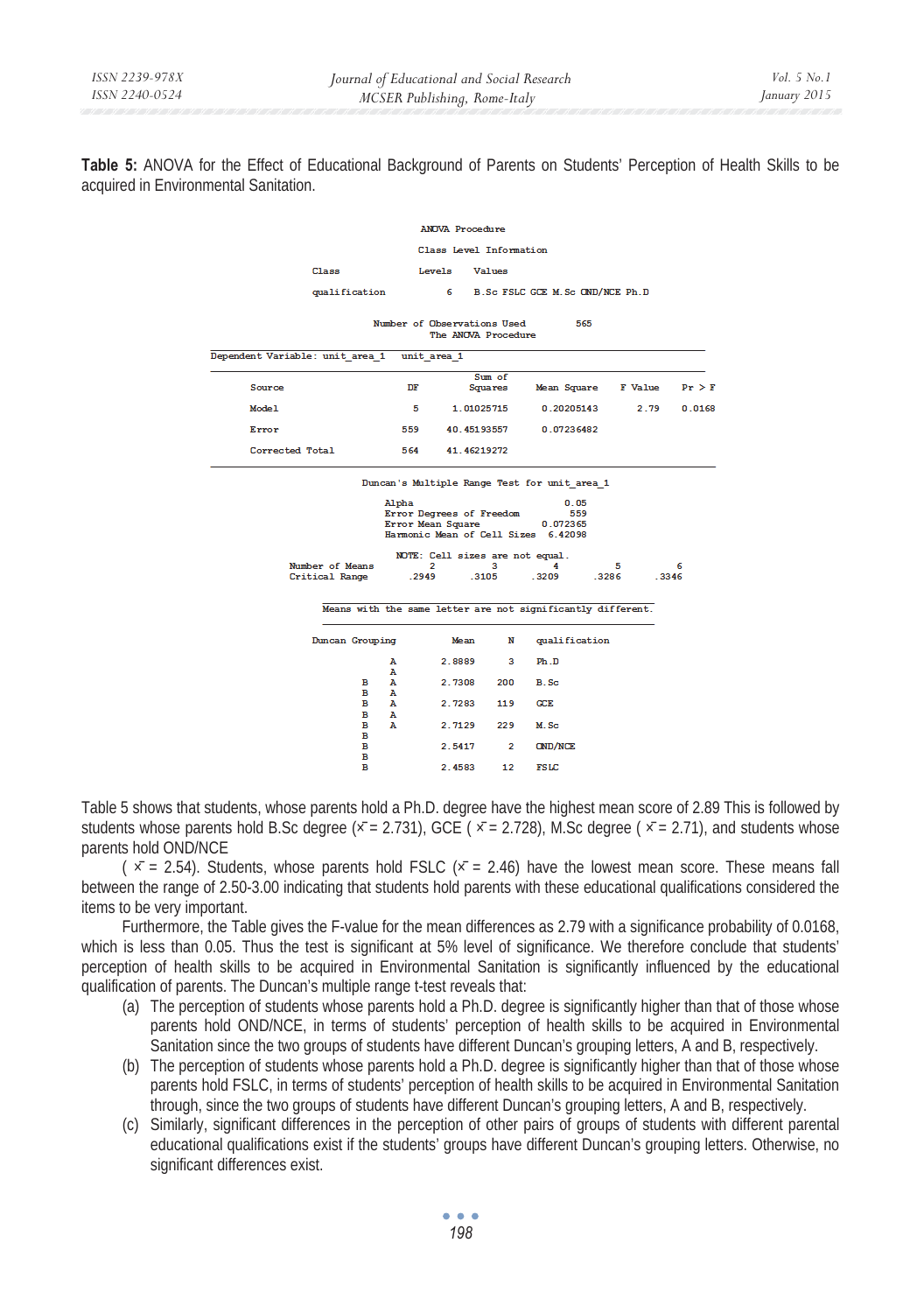## *4.5 Hypothesis 5*

The person responsible for family health care does not significantly contribute to students' perception of health skills to be acquired in Environmental Sanitation. Data testing this hypothesis are contained in Table 6

**Table 6:** ANOVA for the Effect of Family Health Care Provider on Students' Perception of Health Skills to be acquired in Environmental Sanitation

|                                 |   |                             | The ANOVA Procedure |                                                             |                       |                                                                |  |
|---------------------------------|---|-----------------------------|---------------------|-------------------------------------------------------------|-----------------------|----------------------------------------------------------------|--|
|                                 |   |                             |                     | Class Level Information                                     |                       |                                                                |  |
| Class                           |   | Levels Values               |                     |                                                             |                       |                                                                |  |
| health care provider            |   |                             |                     |                                                             |                       | 6 father cares a little father cares most father does not care |  |
|                                 |   |                             |                     |                                                             |                       | mother cares a little mother cares most mother does not care   |  |
|                                 |   | Number of Observations Used |                     |                                                             | 565                   |                                                                |  |
|                                 |   |                             | The ANOVA Procedure |                                                             |                       |                                                                |  |
|                                 |   |                             |                     |                                                             |                       |                                                                |  |
| Dependent Variable: unit area 1 |   | unit area 1                 |                     |                                                             |                       |                                                                |  |
|                                 |   |                             | Sum of              |                                                             |                       |                                                                |  |
| Source                          |   | DF                          | Squares             |                                                             | Mean Square           | F Value<br>Pr > F                                              |  |
| Mode 1                          |   | 5                           | 1.79606583          | 0.35921317                                                  |                       | 5.06<br>0.0002                                                 |  |
| Error                           |   | 559                         | 39.66612689         | 0.07095908                                                  |                       |                                                                |  |
| Corrected Total                 |   | 564                         | 41 46219272         |                                                             |                       |                                                                |  |
|                                 |   |                             |                     |                                                             |                       |                                                                |  |
|                                 |   |                             |                     | Duncan's Multiple Range Test for unit area 1                |                       |                                                                |  |
|                                 |   | Alpha                       |                     |                                                             | 0.05                  |                                                                |  |
|                                 |   | Error Degrees of Freedom    |                     |                                                             | 559                   |                                                                |  |
|                                 |   | Error Mean Square           |                     | 0.070959                                                    |                       |                                                                |  |
|                                 |   |                             |                     | Harmonic Mean of Cell Sizes 81.68411                        |                       |                                                                |  |
|                                 |   |                             |                     | NOTE: Cell sizes are not equal.                             |                       |                                                                |  |
| Number of Means                 |   | $\overline{2}$              | з                   | 4                                                           | 5                     | 6                                                              |  |
| Critical Range                  |   | .08187                      | .08620              | .08909                                                      | 09122                 | .09290                                                         |  |
|                                 |   |                             |                     | Means with the same letter are not significantly different. |                       |                                                                |  |
| Duncan Grouping                 |   | Mean                        | N                   | health care provider                                        |                       |                                                                |  |
|                                 |   |                             |                     |                                                             |                       |                                                                |  |
|                                 | А | 2.76795                     | 65                  | father cares most                                           |                       |                                                                |  |
|                                 | Α |                             |                     |                                                             |                       |                                                                |  |
|                                 | Α | 2.76240                     | 168                 | father does not care                                        |                       |                                                                |  |
|                                 | А |                             |                     |                                                             |                       |                                                                |  |
|                                 | А | 2.75260                     | 96                  |                                                             | father cares a little |                                                                |  |
|                                 | А |                             |                     |                                                             |                       |                                                                |  |
| в                               | А | 2.70781                     | 79                  | mother cares most                                           |                       |                                                                |  |
| в                               |   |                             |                     |                                                             |                       |                                                                |  |
| в                               | с | 2.63679                     | 106                 |                                                             | mother cares a little |                                                                |  |
|                                 | с |                             |                     |                                                             |                       |                                                                |  |
|                                 | c | 2.62092                     | 51                  | mother does not care                                        |                       |                                                                |  |
|                                 |   |                             |                     |                                                             |                       |                                                                |  |

Table 6 shows that students, whose fathers care most ( $\bar{x}$  = 2.77) have the highest mean score. This is followed by students whose fathers do not care ( $\bar{x}$  = 2.76), whose fathers care little ( $\bar{x}$  = 2.75), whose mothers care most ( $\bar{x}$  = 2.71), and students whose mothers care a little ( $\bar{x}$  = 2.64). Students, whose mothers do not care, have mean score of 2.62. This implies that these categories of students perceived health skills to be acquired in environmental sanitation as very important.

Furthermore, the table gives the F-value for the mean differences as 5.06 with a significance probability of 0.0002, which is less than 0.05. Thus the test is significant at 5% level of significance. We, therefore, conclude that the persons responsible for family health care significantly contribute to students' perception of health skills to be acquired in Environmental Sanitation the Duncan's multiple range t-test reveals that:

- (a) The perception of students whose fathers care most is significantly higher than that of those whose mothers do not care, in terms of students' perception of health skills to be acquired in Environmental Sanitation, since the two groups of students have different Duncan's grouping letters, A and C, respectively.
- (b) The perception of students whose fathers care most is significantly higher than that of those whose mothers care a little, in terms of students' perception of health skills to be acquired in Environmental Sanitation, since the two groups of students have different Duncan's grouping letters, A and B, respectively.
- (c) Similarly, significant differences in the perception of other pairs of groups of students with different family health care providers exist if the students' groups have different Duncan's grouping letters. Otherwise, no significant differences exist.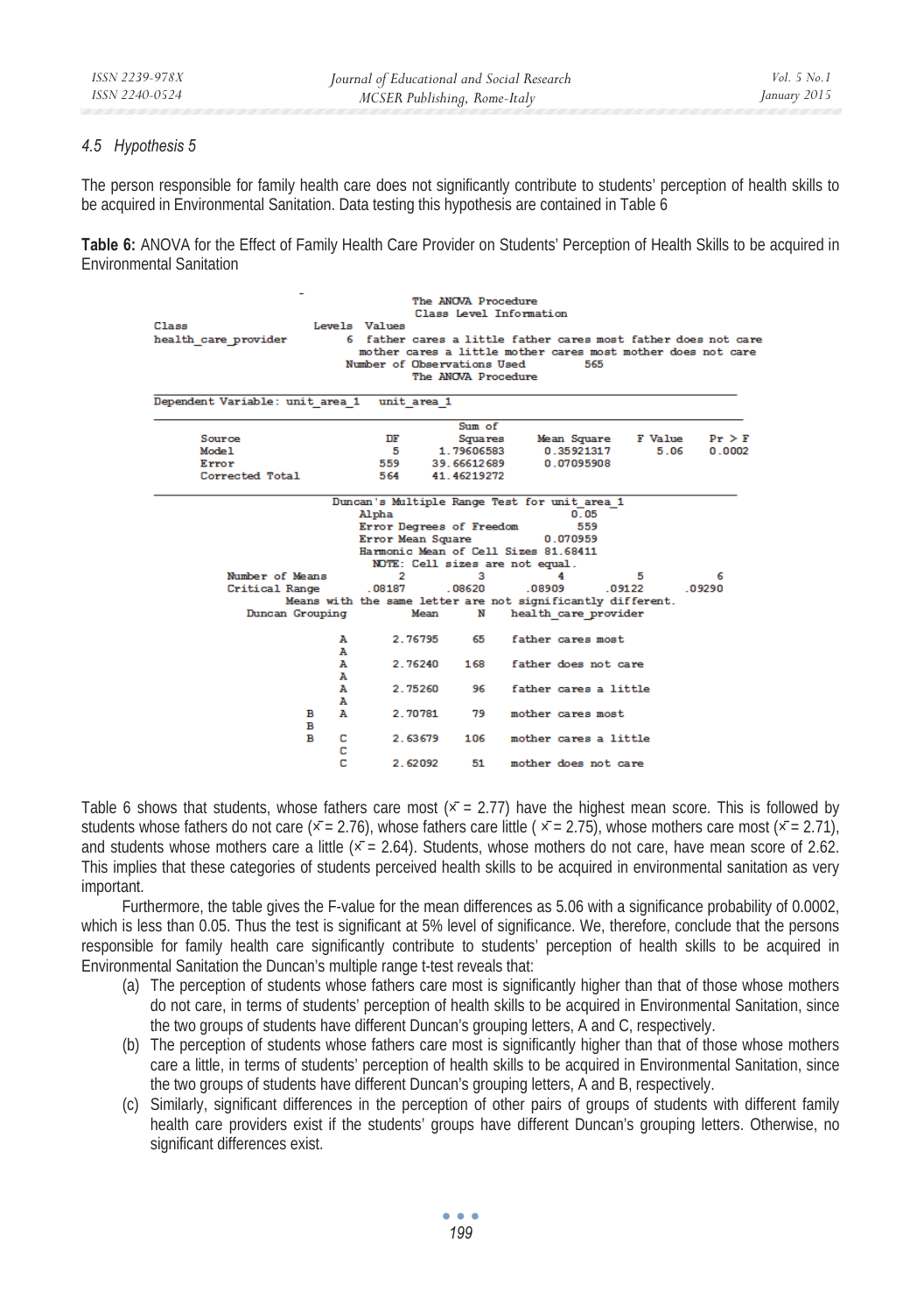# **5. Discussion**

#### *5.1 Environmental Sanitation Skills*

Students and teachers perceived all the environmental sanitation skills as very important ( $\bar{x}$  = 2.72) for the acquisition of skills for health (Table 1.1). Teaching for health is one viable function of the health teacher in school. Health is considered as one of the fundamental human values. (Ziegler, 1975). Historically, emphasis on personal hygiene goes hand in hand with environmental sanitation.. Acquisition of environmental health skills among adolescents is the main thrust of this section. Just as life skills is a recent development in education literature, so also skill- based health education is a recent development in WHO's (World Health Organization) literature (Federal Ministry of Education (2006). Acquisition of skills for health is focussed on the unit areas of health education one of which is environmental sanitation.

Students perceived all the environmental health skills as very important. This result was highly exacted because of the glaring degree of environmental degradation in the Nigerian community; this cost the government exorbitant amount of money annually. Nzeagwu and Nkiochaa (2000) asserted that what constitutes environmental degradation is improper application of environmental sanitation skills. This even involves lack of skill in every level of management of waste disposal commencing from the individual. This encompassed improper disposal of refuse and sewage as well as pollution of air, water and noise.

Olusolu (1994) corroborated with the environmental sanitation skills by asserting what constitute environmental sanitation. Substantiating the above, Environmental Sanitation Policy (2010) outlined environmental sanitation to include; solid waste disposal, excreta or sewage disposal, adequate potable water supply, school sanitation, personal hygiene and pest and vector control. This requires environmental education to be accomplished and education in this area demand skill acquisition.

Stapp (1974) reported a study in environmental education in Toledo. The result of the study revealed the need for environmental education in schools. Though this was some decades ago, environmental health is passing through a transition phase of environmental education to environmental health skills. Obemcate, Akumbulu and Soclan (1990) in Ibhadodo (2010) confirmed that good sanitation improves quality of life, reduce death rate and increase life expectancy. This corroborates the findings of the parent study that acquisition of environmental skills is an essential tool for optimal health.

Okere (2011) conducted a study on health instruction in schools in Imo State. He reported that community and environmental health scored only 57.9% of the major health topics addressed in secondary schools in the state. These topics were taught for acquisition of health knowledge but bias towards acquisition to health skills was not there. This confirmed the need for environmental sanitation in schools

The study revealed that gender, educational qualification of parents and person responsible for health care in the family were significant in the acquisition of environmental health skills among students. The female gender was predominant over male in their perception of gender as a significant factor in the acquisition of environmental health skills. This may probably be that females like decent environment more than males or that it has always been their responsibility culturally to maintain the sanitation of the environment where ever they are.

Parental educational qualification has been a veritable factor in skill acquisition because of the encouragement they normally give to their offspring. Nigerian government has always encouraged social mobility of parents, not just for the demand of their carrier but also covertly for the impact they make in the lives of their offspring/wards Duncan test revealed that parent with higher qualifications attracted more attention than those with lower qualifications in acquisition of environmental sanitation skills,

The person responsible for family health is also significant in the acquisition of skill for health. The father of the household seems to win this recognition according to Duncan test. This may be attributed to the fact that men exact discipline and provide the finance during the growing years of the child in the family. Normally adolescents view them as role models.

However, family types and status of single parenthood were not significant in the acquisition of environmental sanitation skills. This may be attributed to the warped nature of family typology today whereby, female headed families are increasing gradually not as a result of death but rather as result of economic demands in sustaining family existence. Even when the couple coexists under the same roof, relationship between them negatively influence the loyalty of their wards to them. These invariably affect environmental sanitation in homes